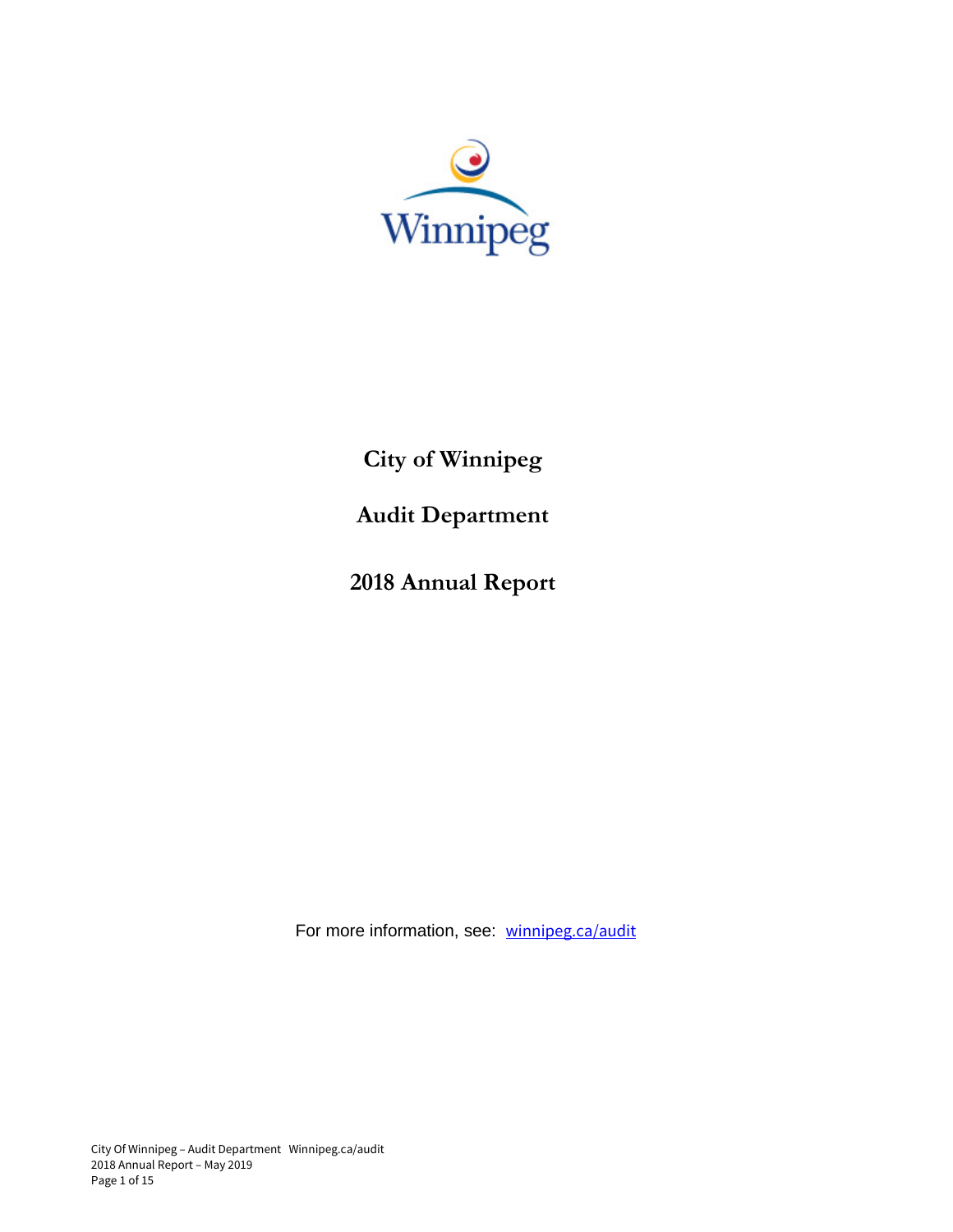The City Auditor is a statutory officer appointed by city Council under The City of Winnipeg Charter. The City Auditor reports to Council through the Audit Committee (Executive Policy Committee) and is independent of the City's Public Service.

The Audit Department is classified as an independent external auditor under Government Auditing Standards due to statutory safeguards that require the City Auditor to report directly to Council, through the Audit Committee. The Audit Department's primary client is City Council, through the Audit Committee (Executive Policy Committee).

The purpose of the Audit Department is to provide independent and objective information, advices and assurance with respect to the performance of civic services in support of open, transparent and accountable governments. The value to Council is the ability to use credible information to support their decision- making efforts. Stakeholders are the Public Service and residents.

The City Auditor conducts examinations of the operations of the City and its affiliated bodies to assist Council in its governance role of ensuring the Public Service's accountability for the quality of stewardship over public funds and for the achievement of value for money in City operations.

The Audit Department performs its work in accordance with Government Auditing Standards. These standards provide professional guidance for government-related audits and require us to follow CPA Canada auditing standards and Generally Accepted Government Auditing Standards, also known as the Yellow Book. These provide the framework for conducting high-quality audits with competence, integrity, objectivity, and independence.

Quality assurance practices have been implemented to ensure that Audit reports present information that is reliable, fair and balanced. The Audit Department provides three service lines: Advisory; Assurance and Investigation.

## **2018 Highlights:**

- ▶ 23 reports issued
- ▶ 114 Investigations undertaken from Fraud & Waste Hotline reports
- $\triangleright$  66% of audit recommendations were implemented
- ▶ Auditors (FTE) to total organizational staff 1: 1371 compared to other select Canadian Municipalities which is 1: 940
- ▶Internal Auditor Cost per billable hour \$127.73 compared to Industry benchmark of \$ 235.00
- $\blacktriangleright$  followed up with the Public Service on an average of 30 (per quarter) recommendations contained in 14 Audit reports

Additional highlights can be viewed at: Winnipeg.ca/audit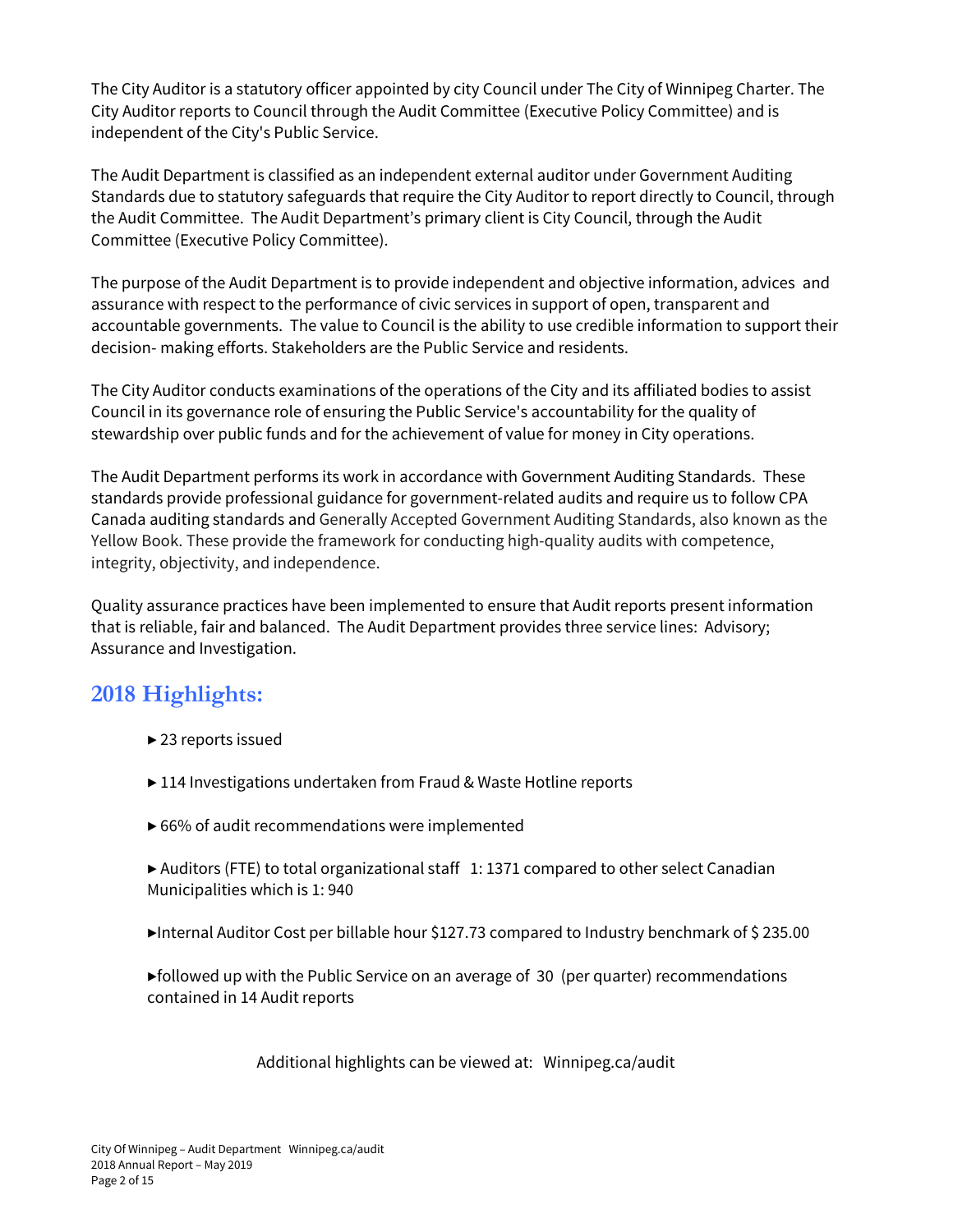# **2018 projects**

| <b>Assurance Projects</b>       | <b>Engagements in</b>   | <b>Advisory Services</b>      | <b>2018 Performance Audit Reports</b>   |
|---------------------------------|-------------------------|-------------------------------|-----------------------------------------|
|                                 | <b>Progress</b>         |                               |                                         |
| Due Diligence:                  | ► Contract and Vendor   | ► Excellence Winnipeg         | ▶ By-Law Amalgamation Audit             |
| ► Collective Bargaining         | Management              | Asset management              | ▶Legal Services Department Audit        |
| Agreement                       | ▶ Continuous Monitoring | committee                     | ► Safety Review of the City of Winnipeg |
| <b>Compliance Audits:</b>       | ▶ Southwest Rapid       | ► Sustainable Procurement     | <b>Outdoor Aquatic Facilities Audit</b> |
| ► Councillor's Ward Allowance   | Transitway (Stage Two)  | committee                     | ▶ William R. Clement Parkway/Sterling   |
| Fund                            | and Pembina Highway     | ► City of Winnipeg Charitable | Lyon Parkway Extension Project Audit    |
| Mayor's Expenditure Policy      | Underpass               | Fund                          |                                         |
| Major Capital Project           |                         |                               |                                         |
| <b>Estimate Classifications</b> |                         |                               |                                         |
| Independent Fairness            |                         |                               |                                         |
| Commissioner                    |                         |                               |                                         |
| ► Quarterly Report Cards        |                         |                               |                                         |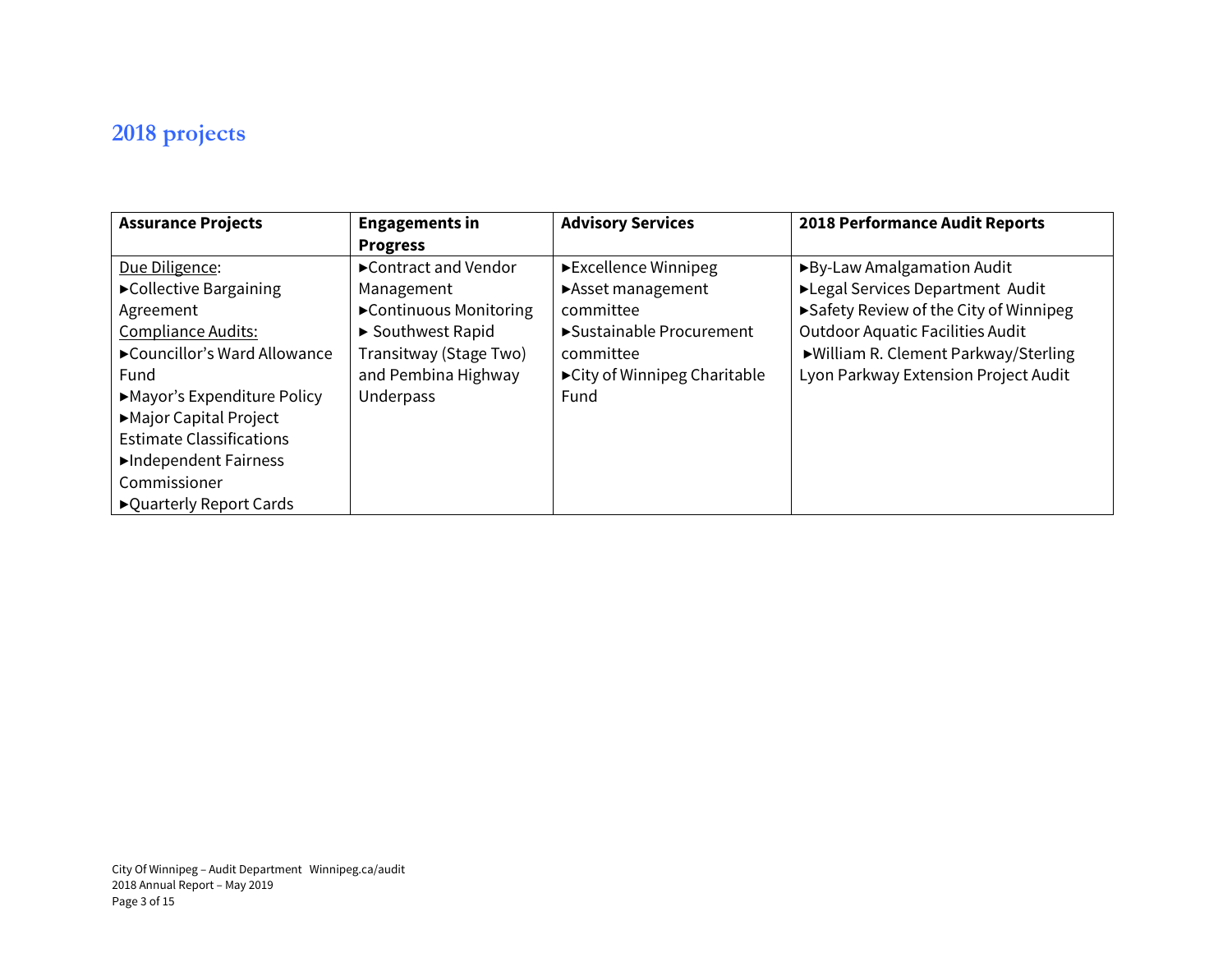|                                                                                     | <b>Issue</b><br><b>Date</b> | <b>RECOMMENDATIONS</b> |                          |                          |                |
|-------------------------------------------------------------------------------------|-----------------------------|------------------------|--------------------------|--------------------------|----------------|
| <b>Audit Reports</b>                                                                |                             | Total                  | Implemented <sup>1</sup> | Not to be<br>Implemented | Pending        |
| <b>Traffic Signals Branch Performance</b><br><b>Audit</b>                           | $Jun-11$                    | 19                     | 15                       | $\mathbf{1}$             | 3              |
| <b>Review of the Winnipeg Public Library</b><br>Service (report closed in 2018)     | $Jan-12$                    | 9                      | 8                        | $\mathbf{1}$             |                |
| <b>Review of the Hired Equipment</b><br><b>Process</b>                              | $Jul-12$                    | 9                      | 5                        |                          | $\overline{4}$ |
| <b>New Fire Paramedic Station</b><br><b>Construction Project</b>                    | $Oct-13$                    | 14                     | 12                       |                          | $\overline{2}$ |
| <b>Non-Monetary Real Estate Grants</b>                                              | $Jan-14$                    | 12                     | 11                       |                          | 1              |
| <b>Winnipeg Police Service Headquarters</b><br>Project                              | $Jul-14$                    | 19                     | 18                       |                          | $\mathbf{1}$   |
| <b>Waverly West Arterial Road Project</b><br><b>Audit</b>                           | $Dec-14$                    | 6                      | 5                        |                          | 1              |
| <b>Community By-law Enforcement</b><br>Services Audit (report closed in 2018)       | Sept-15                     | 6                      | 5                        | $\mathbf{1}$             |                |
| <b>Emergency Mechanical Services</b><br><b>Branch Audit</b> (report closed in 2018) | Feb-15                      | 15                     | 15                       |                          |                |
| <b>Review of the Employee Code of</b><br>Conduct                                    | Apr-17                      | 6                      |                          |                          | 6              |
| <b>By-Law Amalgamation Audit</b>                                                    | <b>Jun-18</b>               | 11                     |                          |                          | 11             |
| <b>Legal Services Department Audit</b>                                              | Feb-18                      | 9                      | $\overline{4}$           |                          | 5              |
| <b>Safety Review of the City of Winnipeg</b><br><b>Outdoor Aquatic Facilities</b>   | Apr-18                      | 36                     | 22 <sup>2</sup>          | 3                        | 11             |
| <b>William R. Clement Parkway/Sterling</b><br><b>Lyon Parkway Extension Project</b> | $May-18$                    | 15                     | $\overline{2}$           |                          | 13             |
| <b>TOTAL</b>                                                                        |                             | 186                    | 122                      | $6\phantom{a}$           | 58             |
| <b>PERCENTAGE</b>                                                                   |                             |                        | 66%                      | 3%                       | 31%            |

Notes:

1. Documentation supporting the implementation was reviewed and confirmed by the City Auditor.

2. Due to the seasonal nature, implemented recommendations have not been confirmed by the City Auditor, this will be completed in 2019 Q3 when facilities are open for season.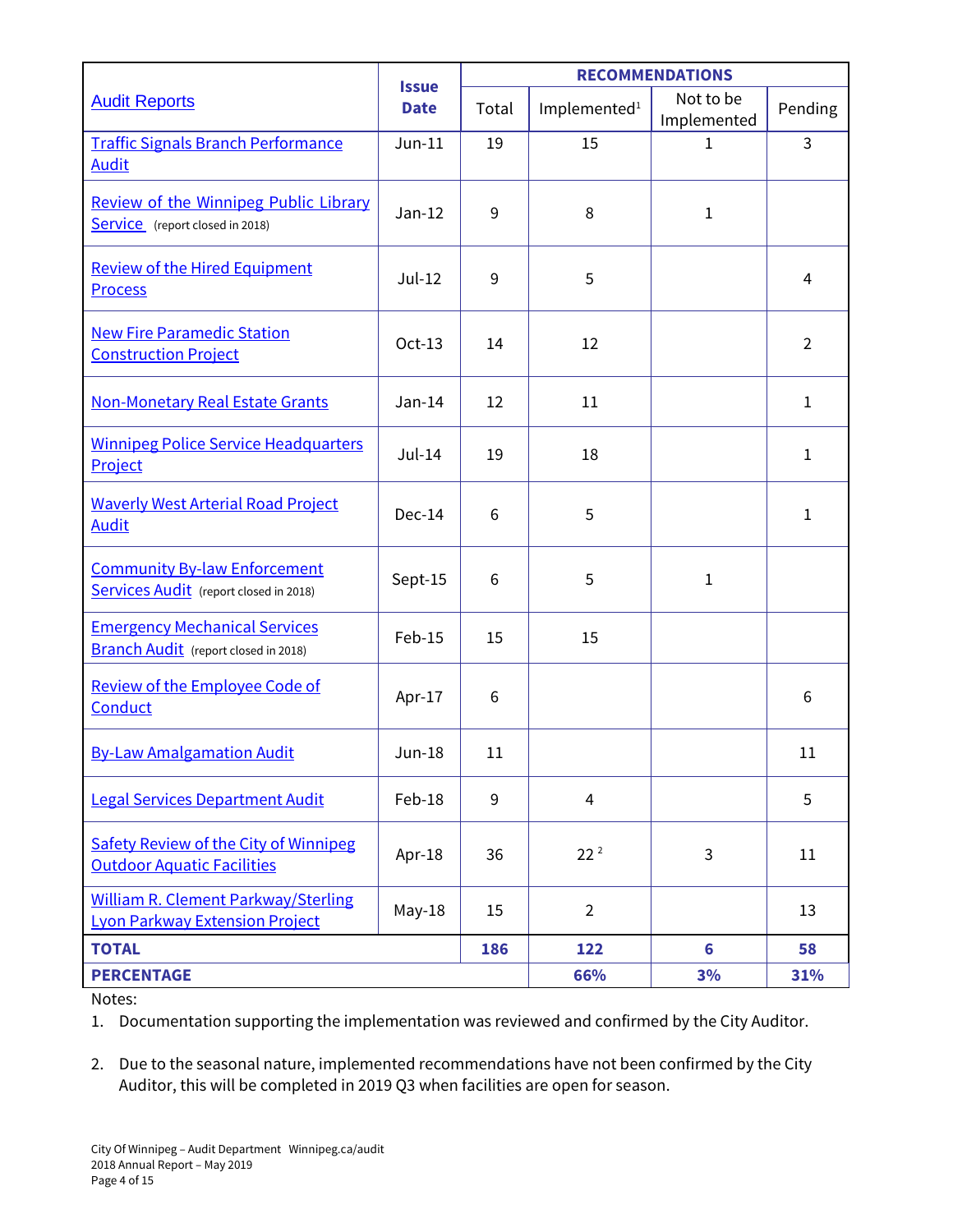## **Current Projects – Assurance Services**

### Due Diligence Reviews - Collective Bargaining Agreements:

A Council directive requires that prior to ratification of an agreement; the City Auditor and an external auditor review the full and long-term costs of collective bargaining agreements reported by the Public Service. Our role is to review that the forecasted net incremental costs or savings to the City have been appropriately identified, calculated and summarized in a report, and that all significant assumptions relating thereto have been disclosed. We completed one collective bargaining agreement review in 2018.

#### Compliance Audit – Mayor's Expenditure Policy

We annually audit the Mayor's expenditures incurred under the Mayor's Expenditure Policy for the year ending December 31. The purpose of the audit is to evaluate compliance with the policy requirements and principles of the fund. The fund provides monies to the Mayor to operate their office, to communicate with constituents and to represent and support local communities.

The results of the audit were reported to the Audit Committee of Council in July 2018. Due to capacity constraints the City Auditor engaged external resources to complete the project, KPMG LLP was awarded the contract under RFP 110-2010 B.

#### Compliance Audits – Councillors' Ward Allowance Fund

We annually audit the ward allowance and chairperson expenditures incurred under the CWA Fund Policy for the year ending December 31, to evaluate compliance with the policy requirements and principles of the fund. The CWA fund provides monies to City Councillors to operate their ward offices, to communicate with constituents, to represent and support their wards and local communities, and to cover the additional expenses of chairing specific committees of Council.

The CWA funds of 15 City Councillors and 10 chairperson accounts were audited for the 2017 calendar year. The results of the audits were reported to the Governance Committee of Council in June 2018. Due to capacity constraints the City Auditor engaged external resources to complete the project, KPMG LLP was awarded the contract under RFP 110-2010 B.

#### Major Capital Project Estimate Classifications

The estimate class for new major capital projects is reviewed to provide Council with assurance that the estimate classes have been appropriately determined and disclosed. Preparation of budget estimates and disclosure of the estimate classes for the capital projects is the responsibility of the Public Service. The classification system used is based on the recommended practices of the Association for the Advancement of Cost Engineering.

No new major capital projects were brought forward for Council approval in 2018 so we did not perform an estimate classification audit in 2018.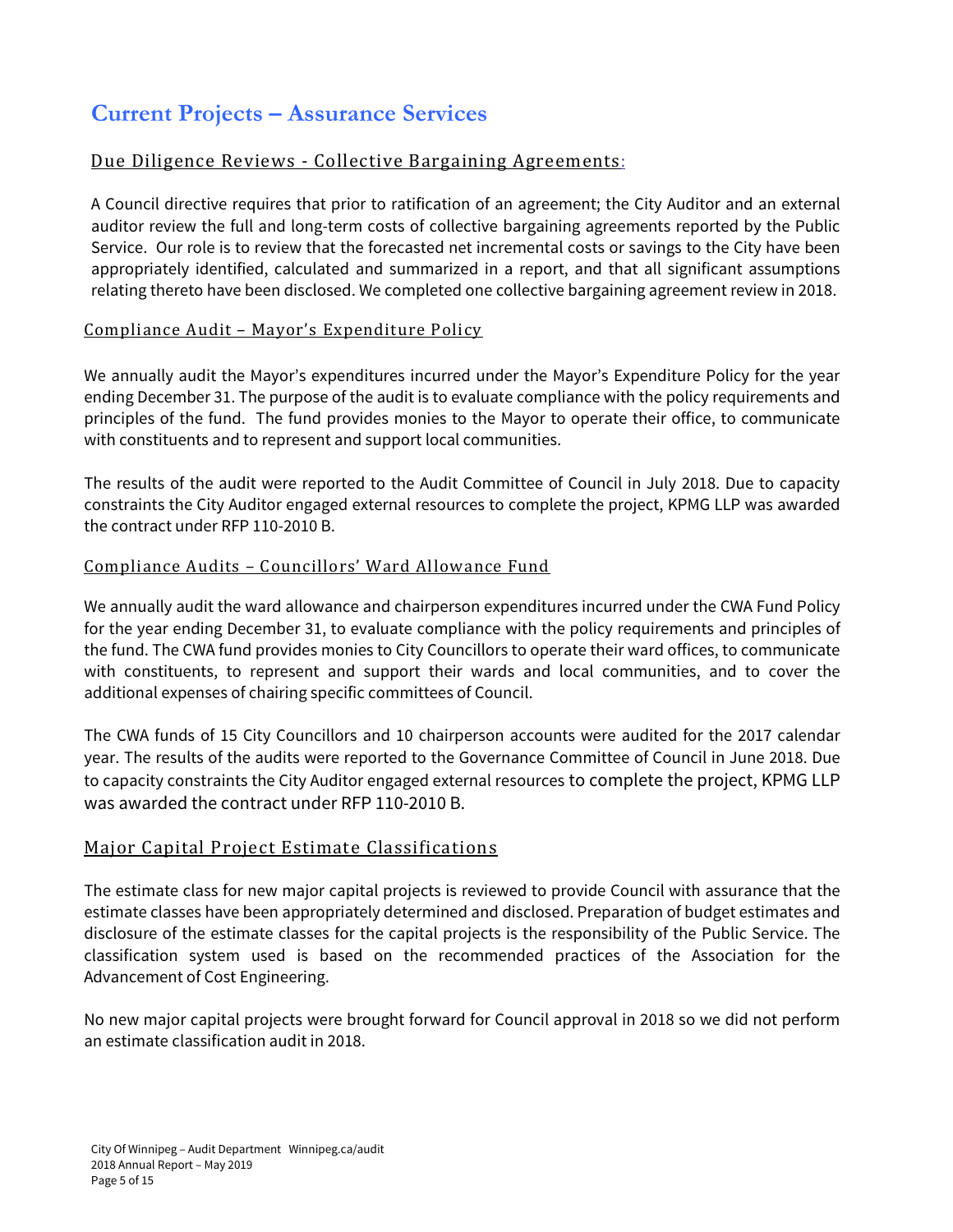### Independent Fairness Commissioner (IFC)

Council motion created the Independent Fairness Commissioner (IFC) role and the mandate was to review and provide assurance on Real Estate Transactions before they are presented to Standing Policy Committee/Council.

The objective of the IFC is to ensure that real estate transactions and management services adhere to the policies and procedures of the City of Winnipeg and to consider if the goals of being open, fair and transparent have been met. Real Estate Transactions requiring Committee of Council approval are audited by the IFC and the reports are submitted to the Standing Policy Committee on Property and Development, Heritage, and Downtown Development.

A contract was awarded to Deloitte LLP, under RFP No. 288-2017, to act in the capacity of the IFC. The IFC completed 37 real estate transaction audits in 2018.

#### Quarterly Report Cards

Once an Audit is complete, the next step is implementation of the recommendations. The Audit Department provides a list of the audit recommendations to the Public Service Director of the department that was audited. The Public Service prepares an action plan and target for completion date. The implementation of the audit recommendations is the responsibility of the Public Service.

Status updates are provided to the Audit Department on a quarterly basis; after presentation to the Audit Committee these are posted at: Audit Quarterly Report Cards

An explanation is provided for any recommendations that will not be implemented; a targeted completion date is noted for implementation in progress. Documentation supporting implementation is reviewed by the Audit Department for confirmation.

Audit recommendations are monitored for implementation typically for 5 years of the completion of the Audit.

## **Current Projects: Performance Audits**

### **Audit of the Legal Service Department**

#### Background:

On October 25, 2017, Council approved a motion directing the CAO to request that the City Auditor conduct a review of the City's Legal Services Department, including an examination of the current systems and processes for pursuing legal action against contractors, and develop recommendations to ensure that critical deadlines are met. The project was added to the City Auditor's 2018 Audit Plan which was approved by Audit Committee on December 6, 2017.

The single objective of the audit was to evaluate whether the Legal Services Department has the appropriate systems and processes in place to mitigate the risks of file management errors, including missing critical deadlines in legal processes.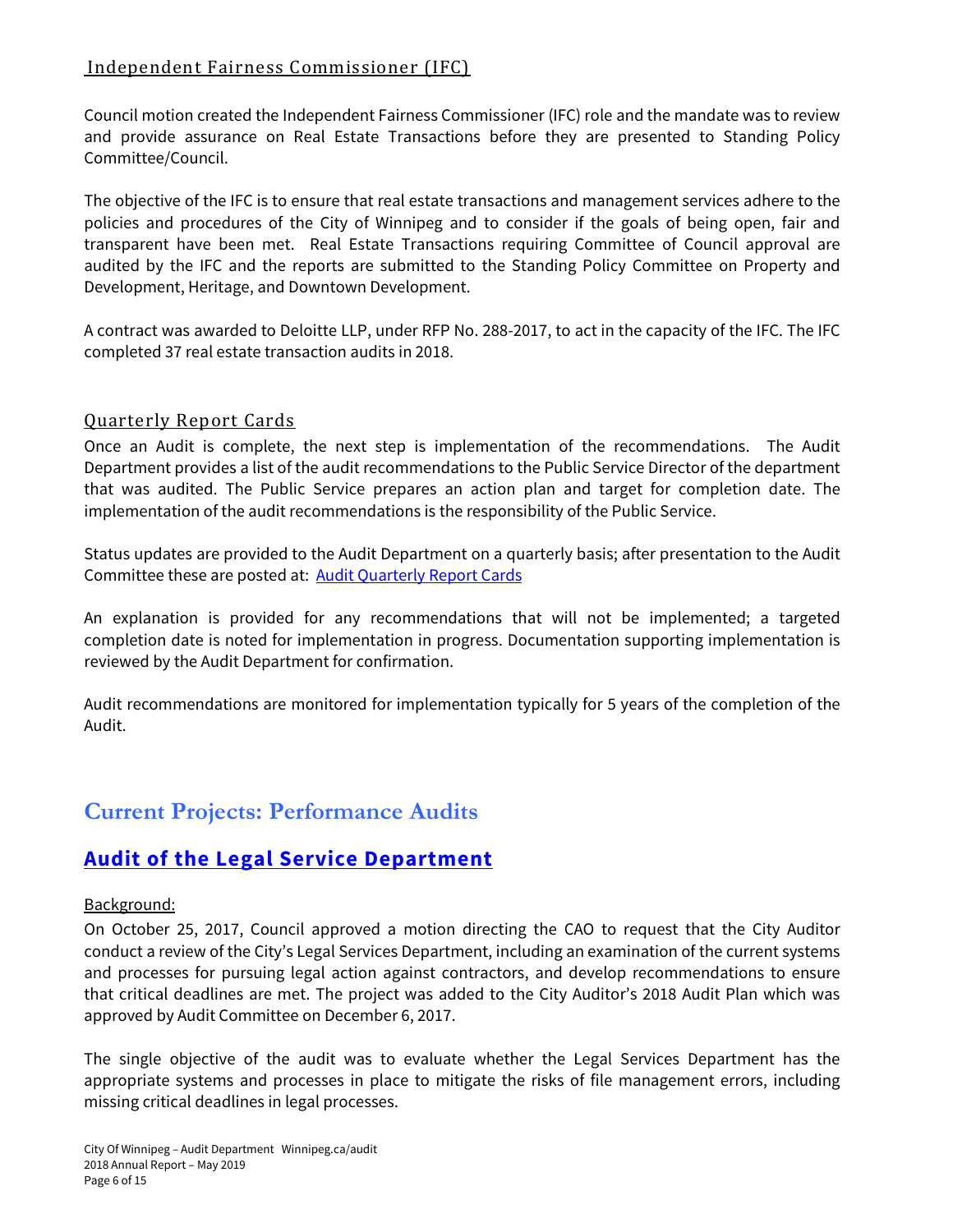What we found:

- The current management of the Legal Services Department has initiated several projects over the last couple of years to enhance departmental performance. There are also several opportunities to further enhance the risk management systems of the department to strengthen the overall management of the department, and to avoid missing critical deadlines in the future.
- Some of the recent enhancements to the department that we observed included:
	- a. Improvements in documentation to better clarify the roles and responsibilities within the Legal Services Department, and those of other City departments when working with the Legal Services Department.
	- b. Creation of Council and committee monitoring processes to keep abreast of potential emerging legal issues.
	- c. Implementation of continuing professional development tracking system to ensure compliance with Law Society requirements.
	- d. Reorganization of department into law practice groups to create better communication, collaboration, and flow of common legal work.
	- e. Implementation of monthly practice group meetings, and quarterly departmental meetings.
	- f. Improvements to physical file security in the office.
	- g. Initiation of process mapping and a workload assessment process.
- Further improvements required to strengthen the risk management systems include:
	- a. Formalization of the new departmental structure to better enable risk management, management development and succession planning.
	- b. Ensuring enough time is devoted to further developing the management systems, and to the oversight of staff.
	- c. Implementing file review processes for critical file information.
	- d. Determining that the department is appropriately staffed to meet the City's legal needs.
	- e. Securing appropriate file management software.
	- f. More frequent and formal reporting to the City's senior management team.
- The Public Service agreed to and accepted all nine (9) recommendations of the audit

#### Value of the Audit:

Implementation of the audit recommendations will lead to the following benefits:

- Improved risk management practices including greater oversight on significant files.
- Formalizing communication channels with executive management to provide timely reporting on significant critical issues.
- More staff developing law practice management skills to support delegation of daily decision making and identify career paths for succession planning efforts.
- Increased efficiency through the implementation of an appropriate practice management information system solution to support service delivery.
- Ensuring the proper level and mix of resources are available to meet service demands and that the right types of resource are performing the various tasks to maximize their value to the organization.
- Greater consistency and standardization through completion of procedural manuals and supporting templates.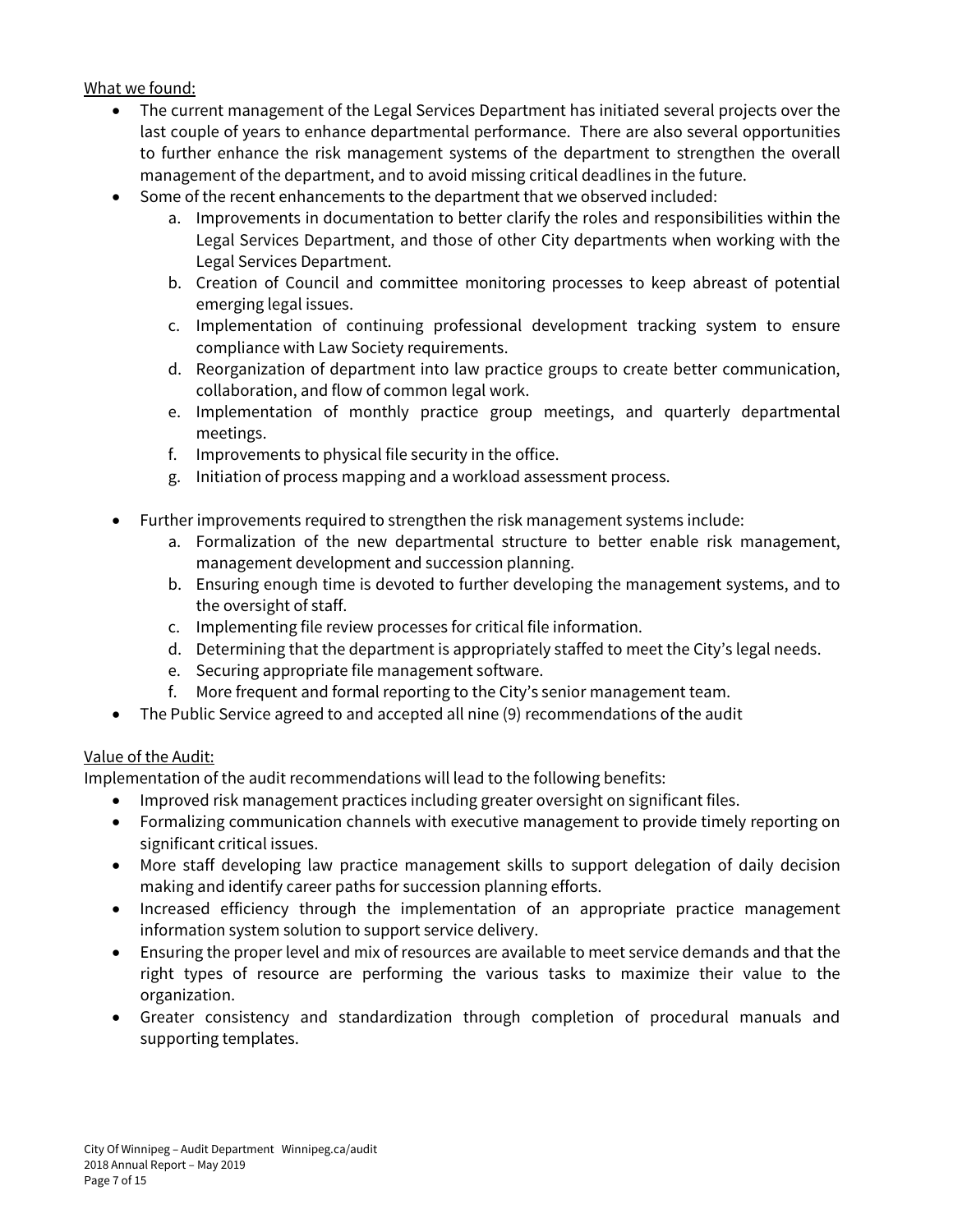## William R. Clement Parkway/Sterling Lyon Parkway Extension Project

### Background:

On January 25, 2018, Council approved a motion directing the City Auditor conduct an audit of the effectiveness of the current systems and processes in place to support the Public Service and Council to identify and communicate relevant and material information to decision makers through the City of Winnipeg report process. The motion also directed the City Auditor to conduct a detailed review of the Sterling Lyon / William Clement Parkway study, with a particular focus on the accountability of various parties, to develop a chronological timeline of key milestones and communications, to audit associated capital expenditures, and to audit the scope and execution of work performed by consultants.

The project was added to the Audit Plan January 2018 Update, which was approved by Audit Committee on February 13, 2018 and adopted by Council on February 22, 2018. On April 26, 2018 Council granted an extension to report back by June 13, 2018.

The objectives of the audit were:

- Evaluate whether the City has appropriate systems, templates, guidance and training in place to support staff in executing these types of projects and for identifying and communicating relevant and material information.
- Assess the scope and execution of work performed by the consultant and compile the capital expenditures incurred as part of this project to date.
- Develop a project chronology identifying authorizations and knowledge of key events of the William R. Clement Parkway / Sterling Lyon Parkway Extension project.

#### What we found:

- The WRCP / SLP Project followed the City's capital planning process and received the approvals established in that process up to the point where the project was put on hold in December 2017. In developing the chronological timeline and identifying key milestones and communications related to the project, miscommunication in various areas throughout this project emerged as a consistent theme.
- The capital planning process should be clearly described and communicated to City employees, elected officials and the public. The process has not been commonly defined, mapped, or widely communicated. This created a situation where both members of the public and the Public Service were unaware that the intent to replace Wilkes with Sterling Lyon Parkway had been included in the secondary plan for the area. Uncertainty in processes can cause a number of ramifications including damaging public trust.
- To ensure relevant and material information is effectively and clearly communicated to Council and the public, a sufficient description of any material changes to a project scope should be highlighted in the capital project detail sheets and any administrative reports. The reports for this project did not sufficiently describe the material changes to the project scope. Internal communications through a briefing note should ensure risks in a project are clearly communicated and highlighted. Critical information related to changes from what had been previously presented to the public resulting in material impacts to a new group of residents should have been highlighted to ensure decision makers are clearly aware of all critical information.
- Public engagement was identified as a component of this project. Throughout this project there were numerous communications with the public through various forms of media and events. Documenting and clearly defining all aspects of a public engagement program is critical to ensure that both employees and the public are aware of the process, where the public have their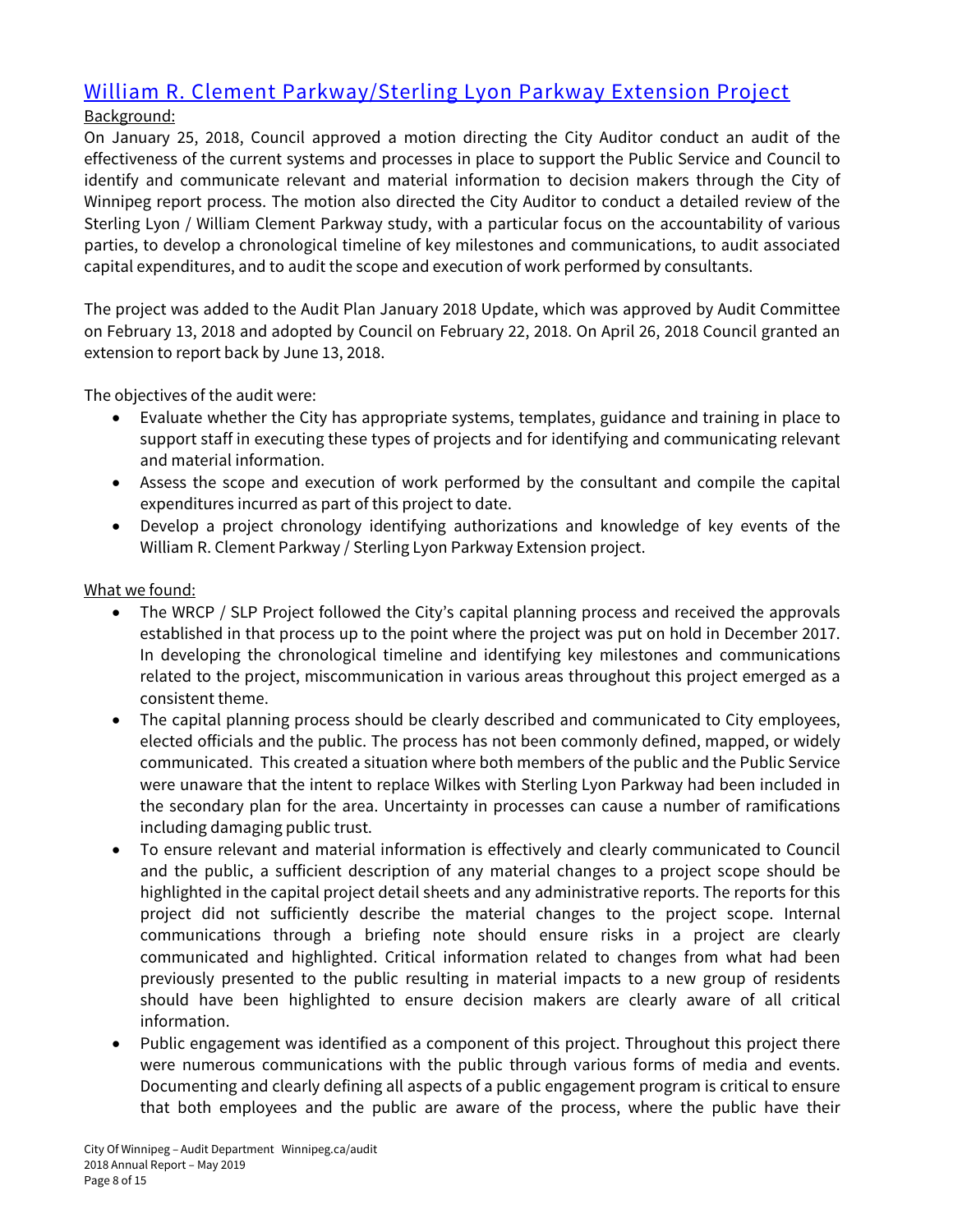opportunity to provide input and how public input will be incorporated. Ensuring all the roles and responsibilities within the public engagement process are clearly defined and communicated will help achieve a consistent understanding.

• Capital expenditures for the project were properly authorized, approved, within budget, and followed established City processes as of May 4, 2018. The Consultant met the required terms and deliverables for the project as agreed to until the point that the project was put on hold.

#### Value of the Audit:

Implementation of the audit recommendations will lead to the following benefits:

- Communicating the capital planning process to inform project managers, elected officials and residents so all understand when opportunities for public input occur.
- Greater clarity for public engagement activities including defining engagement activities that should occur for capital projects, when and how to incorporate public feedback in the decision making process and outlining for residents how their input will be used.
- Elected officials and residents can expect the information communicated through the capital budget to provide clear and consistent details on project scope, major benefits and significant risks.
- Enhanced training and guidance for City report writers to assist them in identifying and communicating all critical and relevant information.
- Three detailed chronologies were developed, one identifying key City planning decisions, the second highlighting several key project events and the third identifying individuals who approved or were informed of major project decisions.

### Safety Review of the City of Winnipeg Outdoor Aquatic Facilities

#### Background:

A safety review of the City of Winnipeg Outdoor Aquatic Facilities was included in the City Auditors Audit Plan 2015 – 2018. The Audit Department issued a Request for Proposal (RFP 147 - 2017) to identify experienced and capable proponents to conduct the review. In June 2017, a contract was awarded to the Lifesaving Society – Manitoba Branch Inc.

The objective of this audit was to evaluate the outdoor aquatic facilities safety processes and practices and to report on the facilities adherence to Manitoba Regulations and Lifesaving Society's standards and guidelines. The Lifesaving Society evaluated the overall operation of outdoor aquatic facilities through on-site inspections conducted at all ten outdoor swimming pool facilities, a sample of nine wading pool facilities and three spray pads in July and August 2017.

#### What we found:

The Lifesaving Society identified areas of non-compliance with an applicable Manitoba Regulation or Lifesaving Society's standards and guidelines. The City of Winnipeg is required to comply with Manitoba Regulations; they are not required to comply with the Lifesaving standards and guidelines. Typically, the observations related to a small number of facilities; however, all recommendations made are to be applied across all City outdoor aquatic facilities, if applicable.

The Lifesaving Society Mb. presented recommendations in the following four categories: Personnel, Emergency and Operating Procedures, Communication, and Facility and Equipment. The identified issues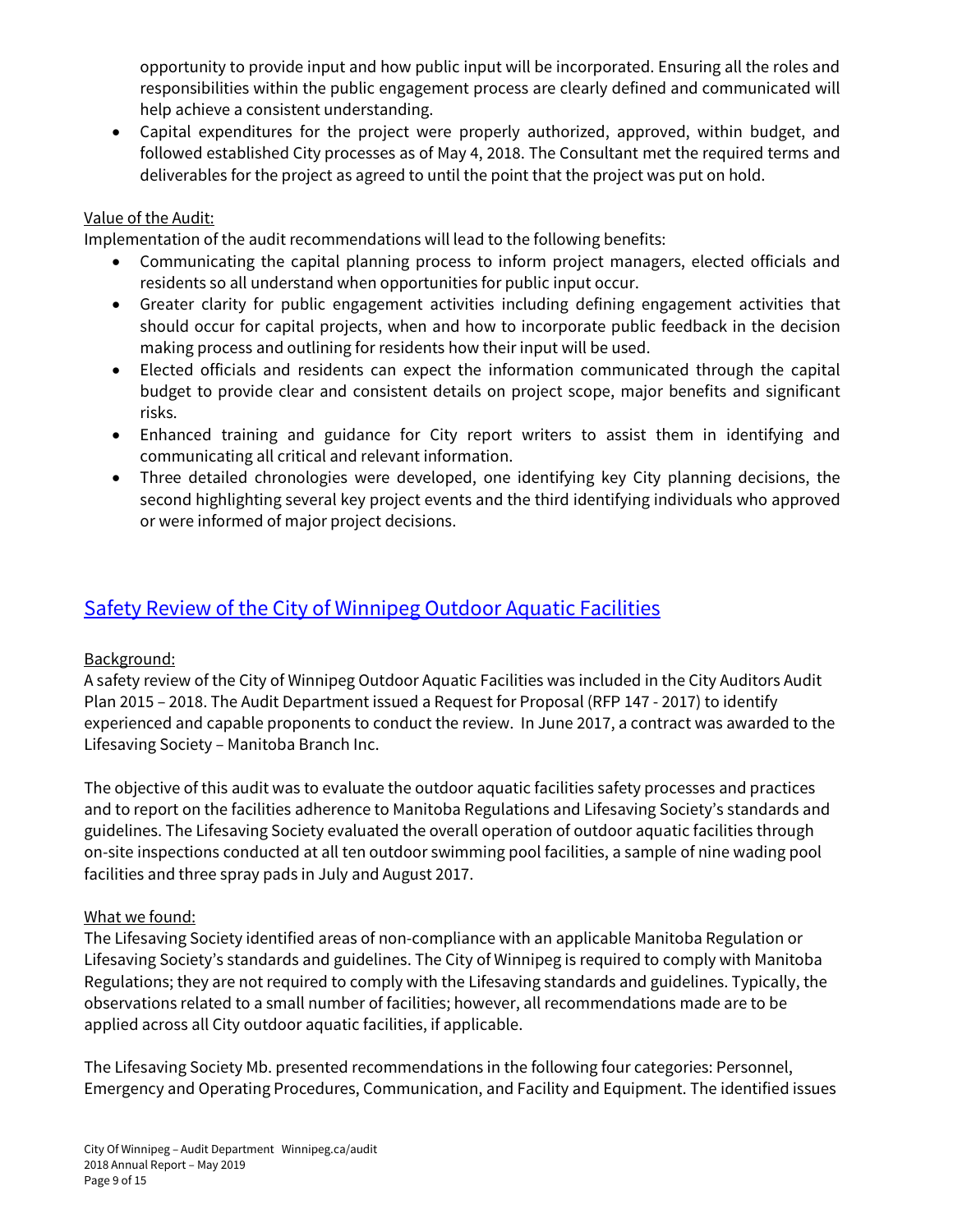included improving signage through the posting of additional "No Diving" signs, capping vacuum lines, pool deck maintenance, and reviewing lifeguard coverage zones. The review also identified a number of other findings related to chemical storage and handling, ensuring first aid kits are stocked to the level required, as well as reviewing the recording, storage and maintenance of staff certifications and training records.

The Lifesaving Society Mb. presented 36 recommendations; 23 findings of non-compliance with an applicable Manitoba regulation and 13 findings which were not consistent with the Lifesaving Society's Mb. standards and guidelines which they believe are reasonable safe practice.

Management agreed to implement 28 recommendations, review the possible implementation of six recommendations and disagreed with two recommendations. In the instances where management agreed to review the possible implementation, five were based on the Lifesaving Society's standards and guidelines and one resulted from a difference in the approach to comply with the requirements of a Manitoba Regulation. In the instances where management disagreed with a recommendation, one was based on the Lifesaving Society's Mb. standards and guidelines and one resulted from a difference in the approach to complying with the requirements of a Manitoba Regulation. At the time of this report, management had implemented a number of the recommendations and were working on the implementation of several others.

#### Value of the Audit:

Review and implementation of the audit recommendations will lead to the following benefits:

- A third party, independent review of operations will augment safe aquatic experiences for residents
- Manitoba Regulation requirements will be met at all outdoor aquatic facilities; Lifesaving standards are considered for implementation at all outdoor aquatic facilities
- Improved plans for staff accessibility to Personal Protective Equipment, including eye wash stations will be implemented
- Enhancements to public safety at all Outdoor Aquatic Facilities

### By-Law Amalgamation Audit

#### Background:

The Province of Manitoba has enacted two statutes, The Municipal By-law Enforcement Act (MBEA) and The Provincial Offences Act (POA). Both the MBEA and POA transfer the responsibility of administering bylaw enforcement to the City of Winnipeg (the City).

Under the previous system, the courts not only administered the judicial process for by-law enforcement but also collected fines and court costs resulting from by-law violations. Under the new system, the City is responsible for screening, adjudicating and collecting all payment of penalties or fines except those voluntarily paid to the Court under the POA.

In light of changes made to by-law enforcement legislation, as a proactive measure, the Audit department evaluated strengths and opportunities within the current process to provide recommendations on optimal processes and administrative structures going forward.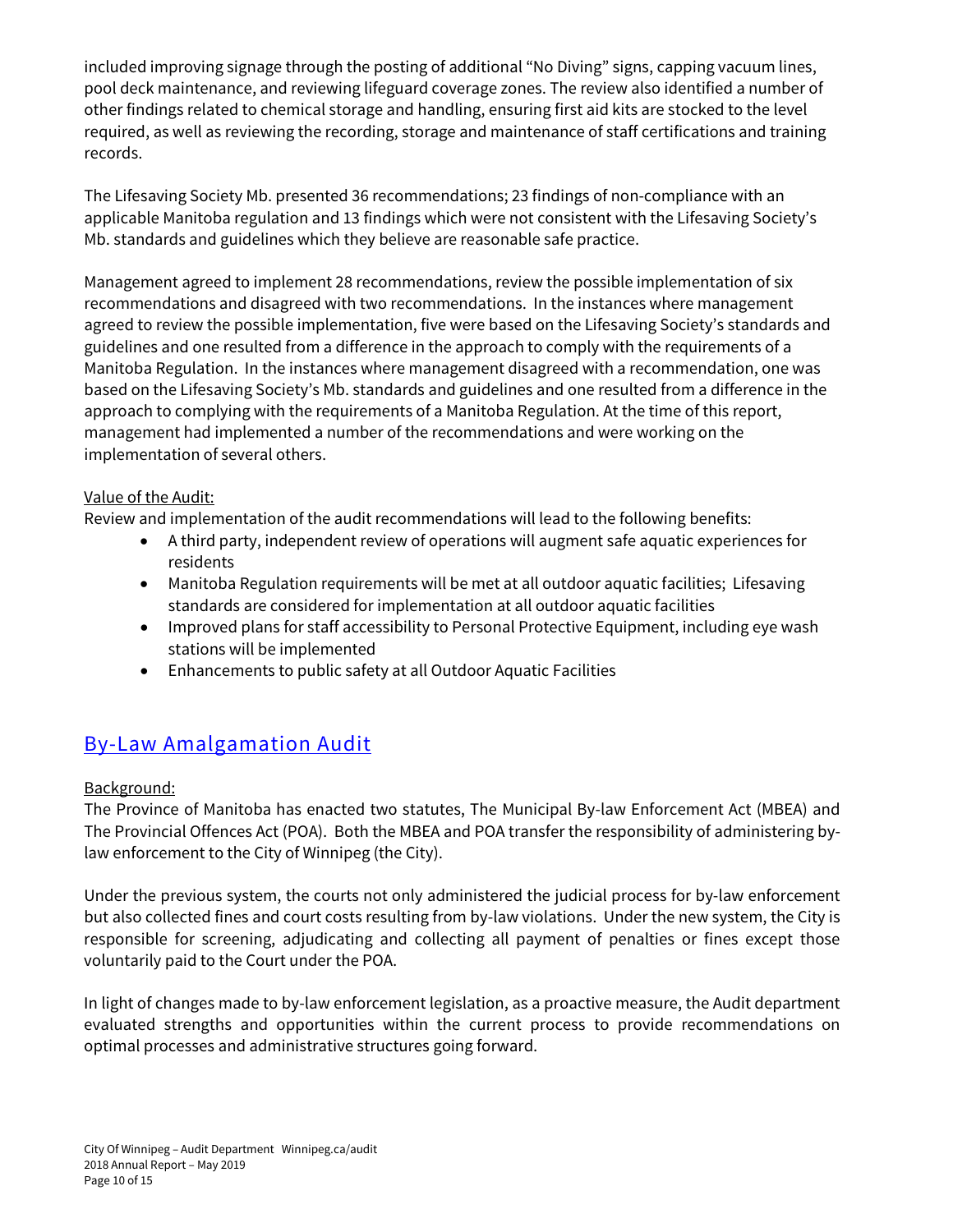The objectives of the audit were:

- To evaluate whether adequate processes, systems and controls are in place to achieve by-law enforcement service delivery objectives.
- To recommend on an appropriate organizational structure for the Public Service's by-law enforcement processes in light of recent legislative changes.

#### What we found:

- The City does not have a defined corporate strategy for by-law enforcement. We observed that there are no authoritative sources or leading practices that indicate developing a corporate strategy for by-law enforcement is the standard. However, due to a risk of inconsistency and inequity in enforcement, it is important to develop a corporate by-law enforcement strategy that serves as an overall guide for by-law enforcement activities and to prevent inconsistent and inequitable performance.
- With a focus on rebranding, communication and marketing efforts to overcome perception and independence obstacles, the Winnipeg Parking Authority (WPA) appears best suited to administer screening, adjudication and collection functions for City by-laws under the MBEA and POA. It has established processes that include emphasis on quality assurance reviews, it is equipped with IT infrastructure that would be difficult to duplicate elsewhere, and currently it has the highest volume of fines overall and highest volume of cases that go through the screening, adjudication and collection process.
- Overall, except for in two areas that make up the majority of by-law enforcement activity, there is a need to improve on performance measurement tracking, reporting and monitoring in order to adequately assess whether enforcement areas are achieving service delivery objectives.
- There are opportunities to improve consistency in enforcement levels and overall process efficiencies. This can be accomplished by utilizing resources in enforcement areas that have stronger processes, more resources and more percentage of FTEs allocated specifically to enforcement activities. These areas can take on enforcement from areas that have little to no resources or FTEs available to actively perform by-law enforcement.
- Currently there are varying approaches and levels to enforcement with little cohesiveness across different enforcement areas in the City. Some enforcement areas exert tougher enforcement measures through fines while other areas tend to be more compliance driven, issuing more warnings as opposed to fines.

#### Value of the Audit:

Implementation of the audit recommendations will lead to the following benefits:

- Promoting a single entity as the City's focal point for by-law screening, adjudication and collection functions.
- Developing a corporate strategy for by-law enforcement to communicate expectations and support consistent service delivery.
- Realignment of resources to support consistent enforcement levels and improve overall efficiency of deployed resources.
- Improved performance measurement to evaluate efficiency and effectiveness of service delivery.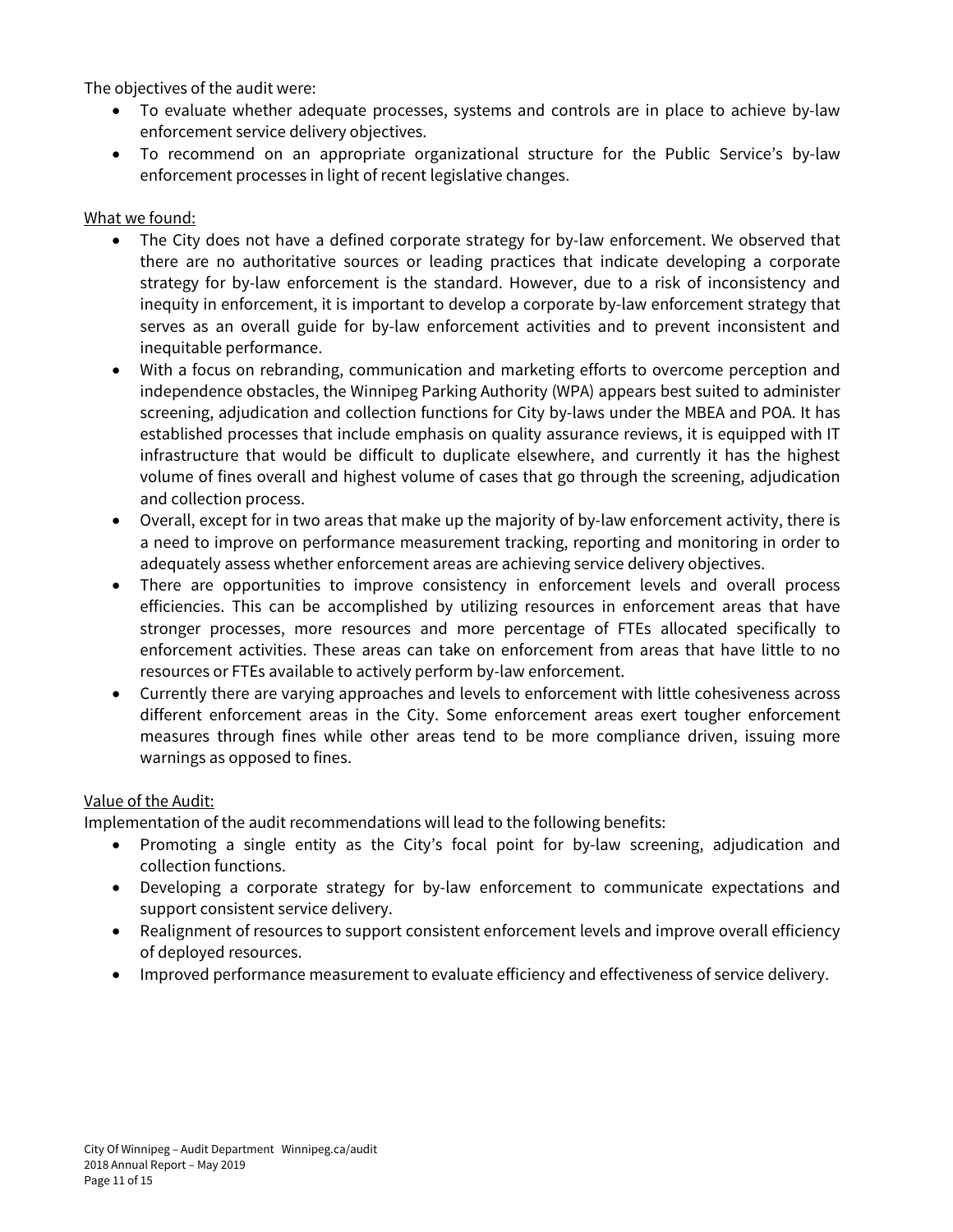# **Engagements in Progress:**

### Contract & Vendor Management

An audit of the City of Winnipeg's Contract and Vendor Management was included in the City Auditors Audit Plan 2015 – 2018. The audit's objective was to review processes to ensure contracts contain adequate provisions for oversight, that contractors are held accountable for compliance with requirements and City contract administrators are fulfilling their required roles.

The audit was still in progress at the end of 2018.

#### Continuous Monitoring

A Continuous Monitoring Program is the ongoing review and identification of financial transactions that fall outside usual parameters. The objective is to provide reports to management that assist in proactively monitoring financial transactions, detecting unusual expenses and identifying areas where internal controls could be strengthened. This manages risk proactively.

A contract was awarded to Deloitte LLP, under RFP 57-2017, to evaluate the opportunity to implement a program in the City's PeopleSoft financial system. The intent is to develop a program with built in parameters that will monitor and analyze financial transactions, with a focus on high-risk and high-value transactions, reporting on errors, irregularities or exceptions.

Deloitte presented a report in February 2018, Deloitte reported that while the City does not have an ongoing Continuous Monitoring Program; various departments within the City employ ad-hoc control monitoring activities to mitigate key process risks. The report presents improvement opportunities to develop a Continuous Monitoring Program and made recommendations based on leading practices.

Phase two of this project: reviewing the recommendations made by Deloitte; conducting a risk based assessment; and analyzing data by conducting a focused continuous monitoring program was still in progress at the end of 2018.

#### Southwest Rapid Transitway (Stage Two) and Pembina Highway Underpass

Stage Two of the Southwest Rapid Transitway and Pembina Highway Underpass is one of the largest capital projects that the City has embarked upon. Appropriate communication is important to allow key stakeholders to fulfill their roles in relation to the project; it also keeps the public informed on project performance. In a proactive effort, the Audit Department has been releasing quarterly audit reports that provide assurance on the reporting processes and selected key project management areas throughout the construction of the project.

The objectives of the ongoing audit are:

- To provide assurance that appropriate reporting is occurring for the Project based on regulatory requirements, City policies and procedures, and agreements with third parties
- To provide assurance that appropriate financial status reporting is occurring for the Project
- To provide assurance that appropriate risk management is occurring in the Project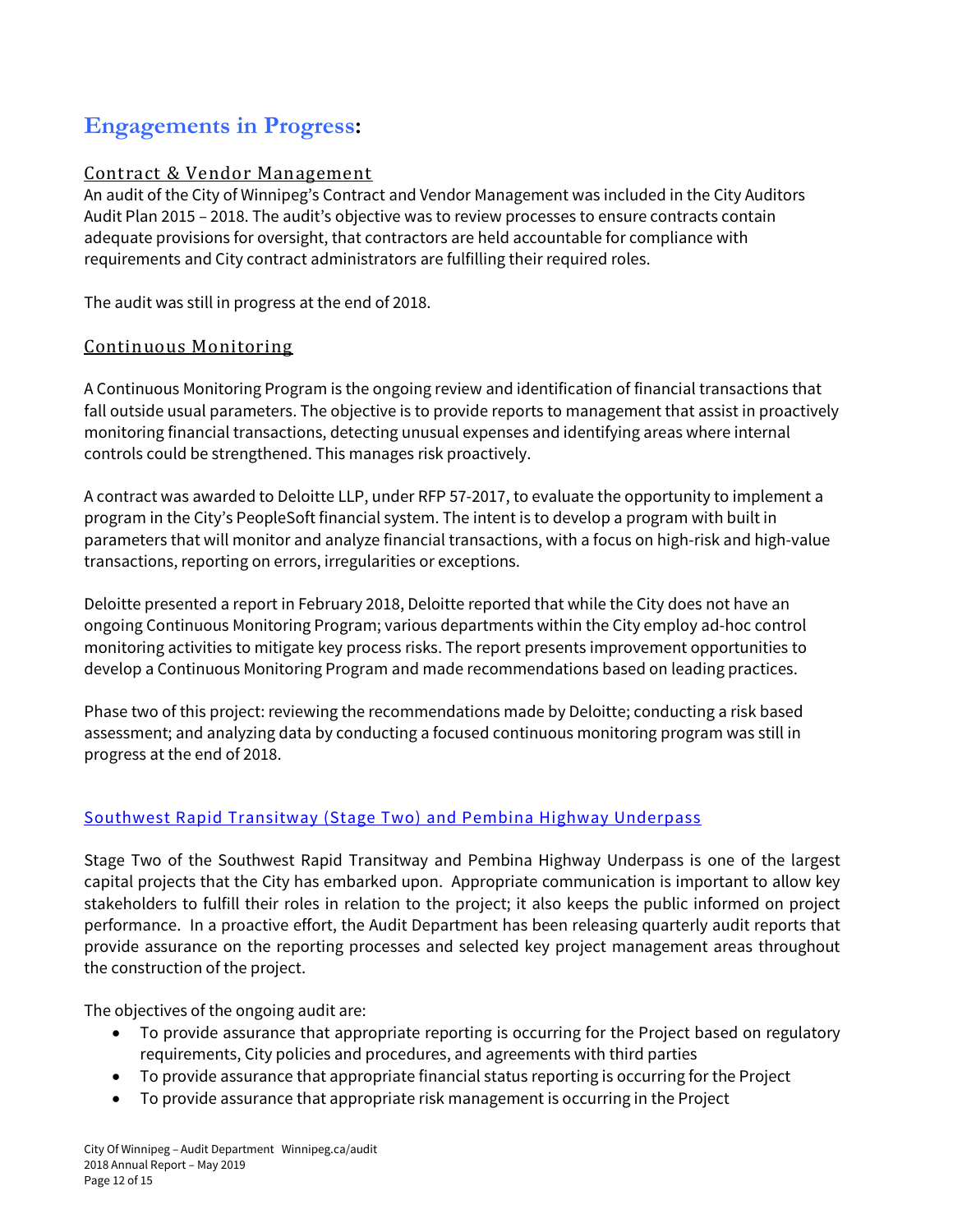In 2018, three quarterly audit reports had been released covering the time periods April 1 – June 30, 2017, July 1 to September 30, 2017 and October 1 to December 31, 2017. Completion of these reports was temporarily suspended due to other priority projects. We will continue to report quarterly on the project until construction is completed

## **Investigation Services**

The Audit Department provides investigation services based on information identified in reports submitted through the Fraud & Waste Hotline, audit projects, Council, Public Service or residents request. The Public Service is required to report fraud, theft, misappropriation or related irregularities in accordance with the Administrative Standard.

#### Fraud and Waste Hotline

The Fraud and Waste Hotline is a confidential and anonymous service accessible to City staff and residents to make reports twenty-four hours a day, 7 days a week. We investigate every complaint that is received.

While maintaining an independent and objective perspective, we conduct our services using a cooperative approach. Investigations are in accordance with internal procedures, guidelines, as well as professional standards. We consult with and work closely with the Public Service who are responsible for taking appropriate action to resolve concerns identified during an investigation.

| <b>Report Category</b>                                              | 2016     | 2017  | 2018     |
|---------------------------------------------------------------------|----------|-------|----------|
| <b>Financial Reporting and Accounting</b>                           | 0        |       | 0        |
| Health and Safety, Environment                                      |          | 0     | $\Omega$ |
| Unethical Conduct and Conflict of Interest                          | 9        | 16    | 9        |
| Manipulation or Falsification of Data                               | 2        |       | 4        |
| Harm to People or Property                                          |          | 0     | 1        |
| Theft, Embezzlement, Fraud                                          | 23       | $41*$ | 62       |
| Violation of Laws, Regulations, Policies, Procedures                | 10       | 8     | 25       |
| Organization                                                        | 0        | 0     | $\Omega$ |
| Management/Supervisor                                               | $\Omega$ |       | $\Omega$ |
| <b>Compensation, Pension and Benefits</b>                           | 2        | 2     | 2        |
| Product/Customer Service                                            | 0        | 0     | 0        |
| <b>Office and Equipment Requirements</b>                            | 0        | 0     | $\Omega$ |
| Safety and Security Issues                                          | 2        | 0     |          |
| Suggestions for Improvement                                         |          | 0     |          |
| Miscellaneous                                                       | 3        | 8     |          |
| Undefined                                                           | 2        | 6     |          |
| Total<br>Note: * a duplicate report required only one investigation | 56       | 84    | 114      |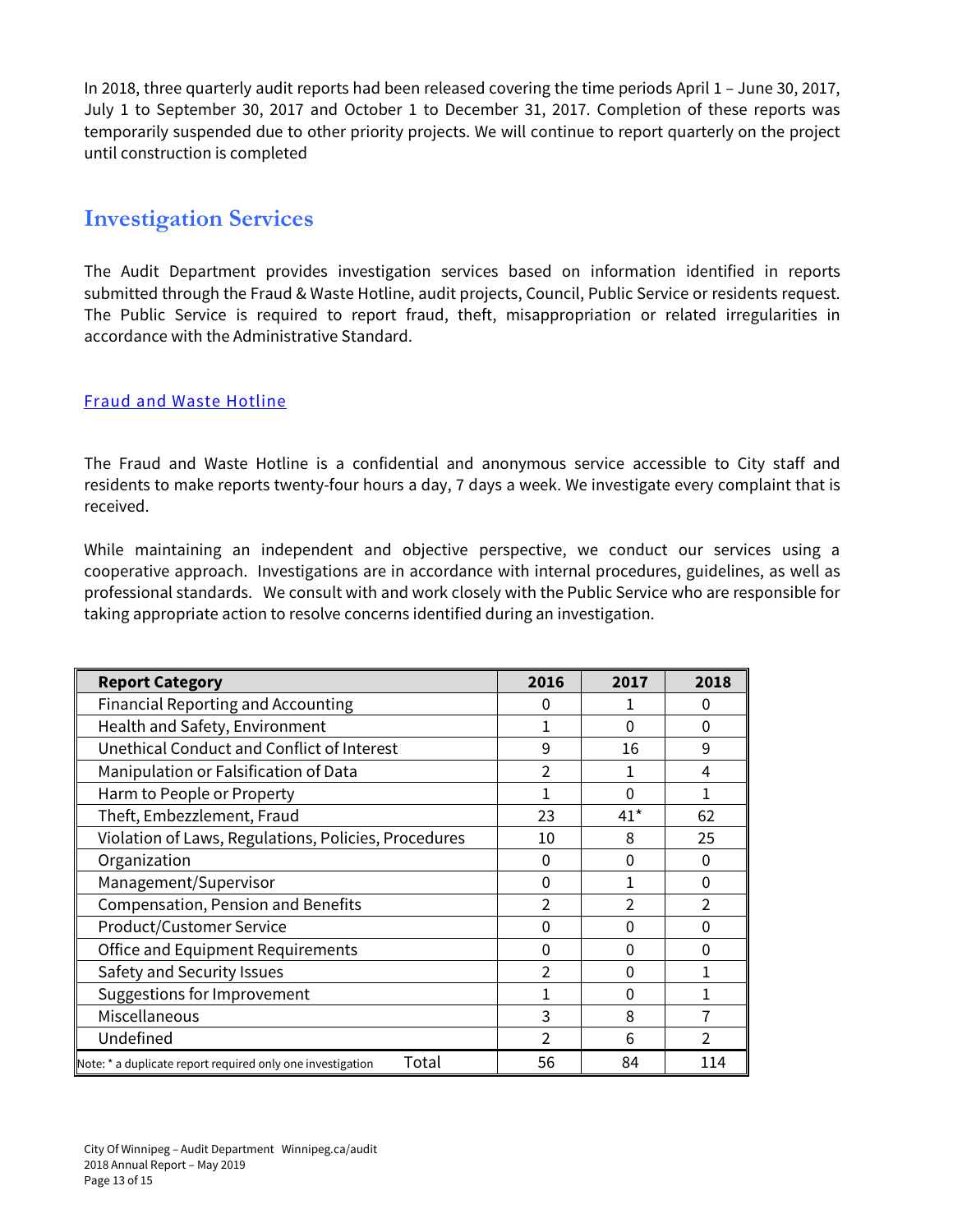#### Disposition of reports:

We gather and review evidence to substantiate or dispel the report.

"No Action" is typically due to insufficient information being provided to support the allegation.

| <b>Report disposition</b>               | <b>2017 Carried over</b> | 2018 | <b>Reports</b><br><b>Closed</b> |
|-----------------------------------------|--------------------------|------|---------------------------------|
| No Action                               | 0                        | 2    | $\mathcal{P}$                   |
| Referral to external agency             | 2                        | 87   | 89                              |
| Referral to City Department (Internal)  | 0                        |      |                                 |
| Investigation by Audit Department staff | 11                       | 18   | 19                              |

| 2017 (2 reports carried over) & 2018 Reports |     |        |  |
|----------------------------------------------|-----|--------|--|
|                                              |     |        |  |
| Substantiated                                | 5   | Closed |  |
|                                              |     |        |  |
| Unsubstantiated                              | 112 | Closed |  |
|                                              |     |        |  |
| Conclusion pending                           | 10  |        |  |
|                                              |     |        |  |
| Total reports                                |     |        |  |

Through the investigations conducted in 2018, the following actions were taken:

- Identification of time theft, which resulted in employee suspension and approximately \$2,500 in recovered time.
- In another report on potential time theft, all department staff were reminded to abide by the departments lunch and coffee break scheduling policy. Department management met with all employees to reinforce the Departments policies on the length and scheduling of breaks.
- Theft of City property was identified and recovered. The department took appropriate disciplinary action and sent a notice to all department employees reinforcing workplace standards and expectations relative to the use of City facilities and equipment for personal gain or benefit.
- The Public Service has committed to developing a policy regarding retirement gifts using City funds by Q4 2019.
- Corporate HR will be recommending that formal guidelines be considered for employees' working-from-home as a flexible work option.
- Communications were sent out by department management to City of Winnipeg employees reminding them of the City's vehicle idling policies related to the Green Fleet Plan.
- Guidance was provided by Department HR related to the Personal Health Information Act and a meeting was held to remind an employee that all personal health information is private and confidential. HR advised that they will review the current process for entering employee information into PeopleSoft.

Visit: Fraud and Waste Hotline or call: 1- 866- 840- 5837